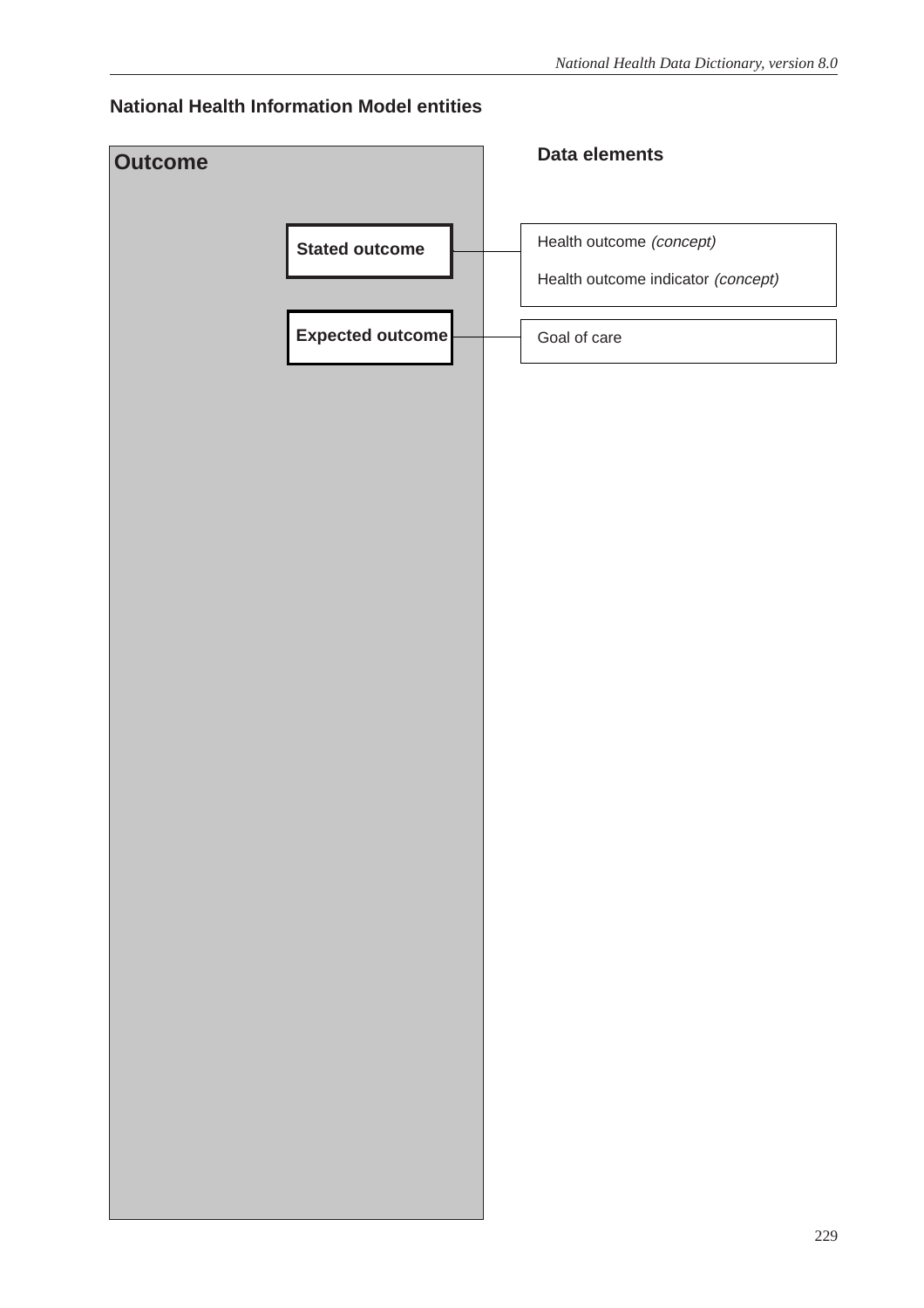## **Health outcome**

| Admin. status:                                    | <b>CURRENT</b>                                                                                                                                                                 |                      | 1/07/97                                                                  |                              |
|---------------------------------------------------|--------------------------------------------------------------------------------------------------------------------------------------------------------------------------------|----------------------|--------------------------------------------------------------------------|------------------------------|
| Identifying and definitional attributes           |                                                                                                                                                                                |                      |                                                                          |                              |
| Knowledgebase ID:                                 | 000062                                                                                                                                                                         |                      |                                                                          | <b>Version number:</b><br>-1 |
| Data element type:                                |                                                                                                                                                                                | DATA ELEMENT CONCEPT |                                                                          |                              |
| Definition:                                       | A change in the health of an individual, or a group of people or a population,<br>which is wholly or partially attributable to an intervention or a series of<br>interventions |                      |                                                                          |                              |
| Context:                                          | Institutional and non-institutional health care                                                                                                                                |                      |                                                                          |                              |
| <b>Relational and representational attributes</b> |                                                                                                                                                                                |                      |                                                                          |                              |
| Datatype:                                         |                                                                                                                                                                                |                      | Representational form:                                                   |                              |
| Field size:                                       | Min.                                                                                                                                                                           | Max.                 | Representational layout:                                                 |                              |
| Data domain:                                      |                                                                                                                                                                                |                      |                                                                          |                              |
| Guide for use:                                    |                                                                                                                                                                                |                      |                                                                          |                              |
| Verification rules:                               |                                                                                                                                                                                |                      |                                                                          |                              |
| Collection methods:                               |                                                                                                                                                                                |                      |                                                                          |                              |
| Related data:                                     |                                                                                                                                                                                |                      |                                                                          |                              |
| <b>Administrative attributes</b>                  |                                                                                                                                                                                |                      |                                                                          |                              |
| Source document:                                  |                                                                                                                                                                                |                      |                                                                          |                              |
|                                                   |                                                                                                                                                                                |                      | <b>Source organisation:</b> National Health Information Management Group |                              |
| National minimum data sets:                       |                                                                                                                                                                                |                      |                                                                          |                              |

*Comments:*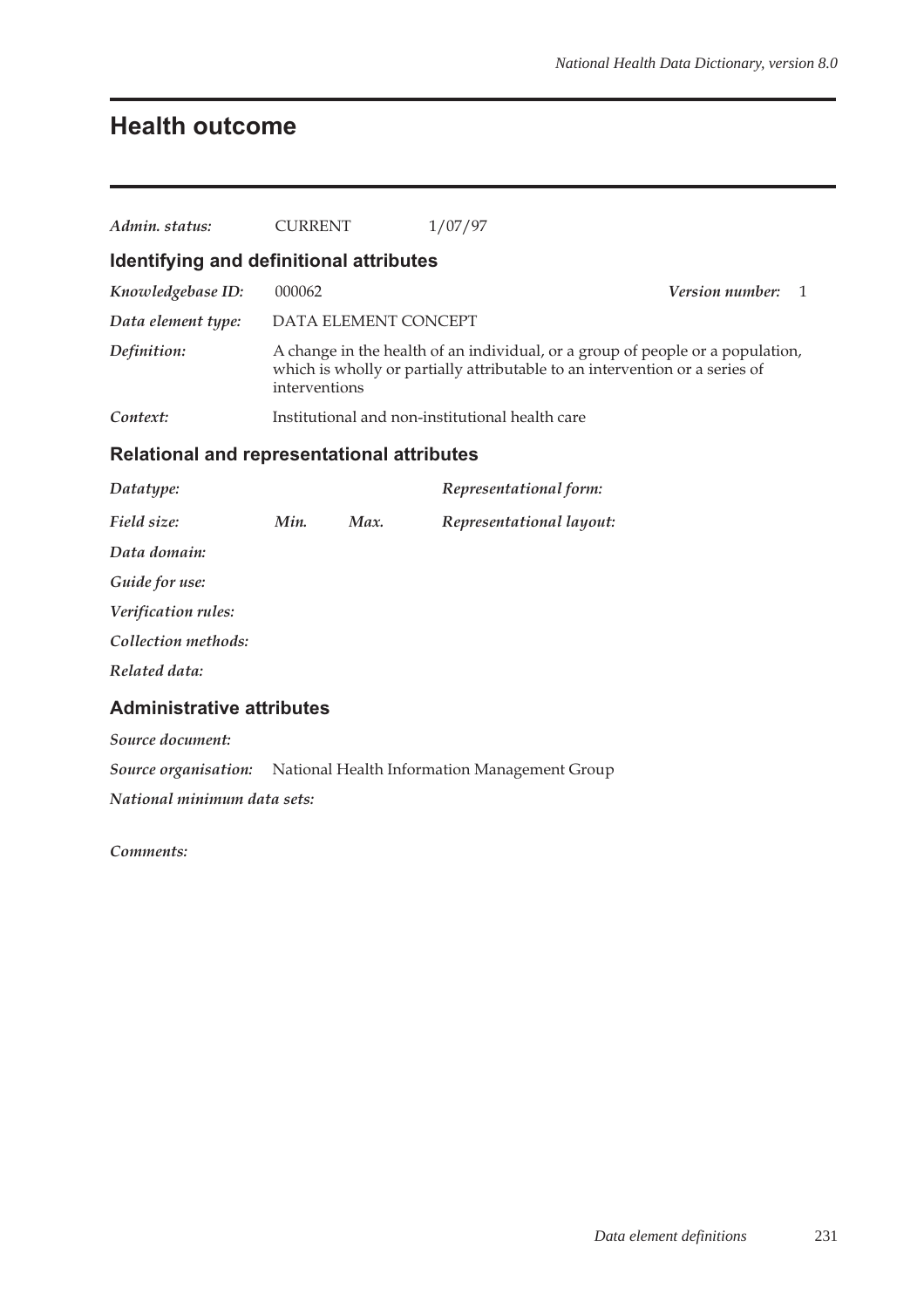## **Health outcome indicator**

| Admin. status:                          | <b>CURRENT</b>                              | 1/07/97                                                                                                                                                                                                                                               |                       |  |
|-----------------------------------------|---------------------------------------------|-------------------------------------------------------------------------------------------------------------------------------------------------------------------------------------------------------------------------------------------------------|-----------------------|--|
| Identifying and definitional attributes |                                             |                                                                                                                                                                                                                                                       |                       |  |
| Knowledgebase ID:                       | 000063                                      |                                                                                                                                                                                                                                                       | Version number:<br>-1 |  |
| Data element type:                      | DATA ELEMENT CONCEPT                        |                                                                                                                                                                                                                                                       |                       |  |
| Definition:                             | population, or the health of an individual. | A statistic or other unit of information which reflects, directly or indirectly, the<br>effect of an intervention, facility, service or system on the health of its target                                                                            |                       |  |
|                                         | people in any health condition.             | - A generic indicator provides information on health, perceived health or a<br>specific dimension of health using measurement methods that can be applied to                                                                                          |                       |  |
|                                         | specific conditions or problems.            | - A condition-specific indicator provides information on specific clinical<br>conditions or health problems, or aspects of physiological function pertaining to                                                                                       |                       |  |
|                                         | Epidemiological terminology                 |                                                                                                                                                                                                                                                       |                       |  |
|                                         |                                             | - An association exists between two phenomena (such as an intervention and a<br>health outcome) if the occurrence or quantitative characteristics of one of the<br>phenomena varies with the occurrence or quantitative characteristics of the other. |                       |  |
|                                         |                                             | - One phenomenon is attributable to another if there is a casual link between the<br>phenomena. Attribution depends upon the weight of evidence for causality.                                                                                        |                       |  |
|                                         | association.                                | - Association is necessary (but not sufficient) for attribution. Associations may be<br>fortuitous or causal. The term relationship is to be taken as synonymous with                                                                                 |                       |  |
| Context:                                |                                             | Institutional and non-institutional health care                                                                                                                                                                                                       |                       |  |

### **Relational and representational attributes**

| Datatype:                        |      |      | Representational form:                                                   |
|----------------------------------|------|------|--------------------------------------------------------------------------|
| Field size:                      | Min. | Max. | Representational layout:                                                 |
| Data domain:                     |      |      |                                                                          |
| Guide for use:                   |      |      |                                                                          |
| <i>Verification rules:</i>       |      |      |                                                                          |
| Collection methods:              |      |      |                                                                          |
| Related data:                    |      |      |                                                                          |
| <b>Administrative attributes</b> |      |      |                                                                          |
| Source document:                 |      |      |                                                                          |
|                                  |      |      | <b>Source organisation:</b> National Health Information Management Group |
| National minimum data sets:      |      |      |                                                                          |

#### *Comments:*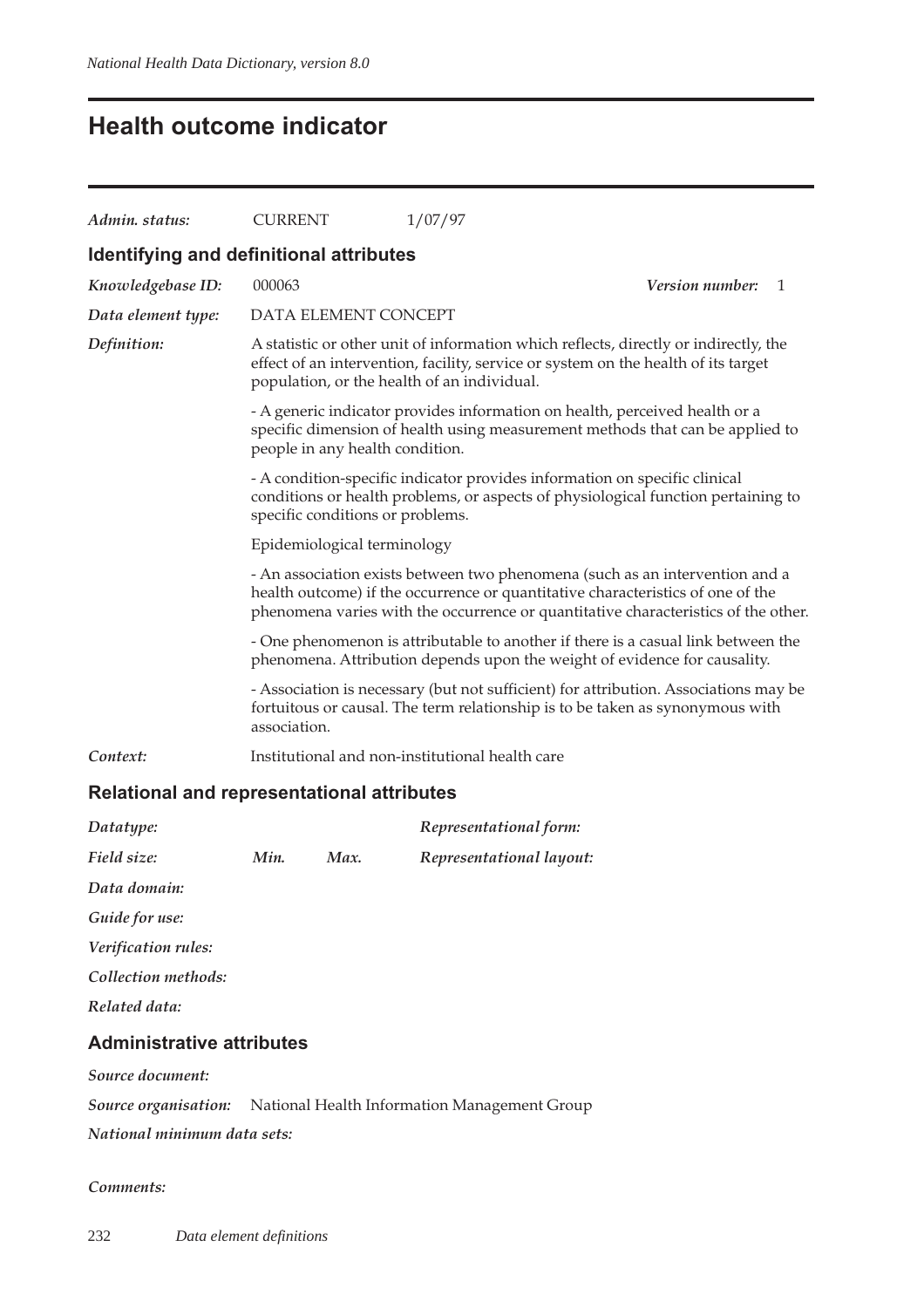# **Goal of care**

| Admin. status:                                    | <b>CURRENT</b>                          | 1/07/98                                                                                                                                                                                                                                                                                                                                          |  |
|---------------------------------------------------|-----------------------------------------|--------------------------------------------------------------------------------------------------------------------------------------------------------------------------------------------------------------------------------------------------------------------------------------------------------------------------------------------------|--|
| Identifying and definitional attributes           |                                         |                                                                                                                                                                                                                                                                                                                                                  |  |
| Knowledgebase ID:                                 | 000111                                  | <b>Version number:</b> 2                                                                                                                                                                                                                                                                                                                         |  |
| Data element type:                                | <b>DATA ELEMENT</b>                     |                                                                                                                                                                                                                                                                                                                                                  |  |
| Definition:                                       | provided within a specified time frame. | The goal or expected outcome of a plan of care, negotiated by the service provider<br>and recipient, which outlines the overall aim of actions planned by a community<br>service and relates to a person's health need. This goal reflects a total care plan<br>and takes into account the possibility that a range of community services may be |  |
| Context:                                          |                                         | This item focuses on the broad goal which the person and services provider hope<br>to achieve within an expected time period and takes into account the intervention<br>or services provided by a range of community services.                                                                                                                   |  |
| <b>Relational and representational attributes</b> |                                         |                                                                                                                                                                                                                                                                                                                                                  |  |

| Datatype:      | Numeric<br>Representational form:<br><b>CODE</b>                                                                                                                                                                                                                                                                                                                               |  |  |  |
|----------------|--------------------------------------------------------------------------------------------------------------------------------------------------------------------------------------------------------------------------------------------------------------------------------------------------------------------------------------------------------------------------------|--|--|--|
| Field size:    | Min. 2<br>Representational layout: NN<br>Max. 2                                                                                                                                                                                                                                                                                                                                |  |  |  |
| Data domain:   | 01<br>Well person for preventative/maintenance/health promotion program;                                                                                                                                                                                                                                                                                                       |  |  |  |
|                | 02<br>Person will make a complete recovery;                                                                                                                                                                                                                                                                                                                                    |  |  |  |
|                | 03<br>Person will not make a complete recovery; but will rehabilitate to a state<br>where formal on-going service is no longer required;                                                                                                                                                                                                                                       |  |  |  |
|                | 04<br>Person has a long-term care need and the goal is aimed at on-going<br>support to maintain at home;                                                                                                                                                                                                                                                                       |  |  |  |
|                | 05<br>Person in end-stage of illness the goal is aimed at support to stay athome<br>in comfort and dignity and facilitation of choice of where to die;                                                                                                                                                                                                                         |  |  |  |
|                | 06<br>Person is unable to remain at home for extended period and goal is<br>aimed at institutionalisation at a planned and appropriate time;                                                                                                                                                                                                                                   |  |  |  |
|                | 07<br>For assessment only/not applicable.                                                                                                                                                                                                                                                                                                                                      |  |  |  |
| Guide for use: | 1. GOAL 1 service recipients are those making contact with the health service<br>primarily as a part of a preventative/maintenance health promotion program.<br>This means they are well and do not require care for established health problems.<br>They include well antenatal persons attending or being seen by the service for<br>screening or health education purposes. |  |  |  |
|                | 2. GOAL 2 describes those persons whose condition is self-limiting and from<br>which complete recovery is anticipated, or those with established or long term<br>health problems who are normally independent in their management.                                                                                                                                             |  |  |  |
|                | Goal 2 service recipient includes:                                                                                                                                                                                                                                                                                                                                             |  |  |  |
|                | - post surgical or acute medical service recipients whose care at home is to<br>facilitate convalescence. Such admissions to home care occur as a result of early<br>discharge from hospital; post-surgical complication such as wound                                                                                                                                         |  |  |  |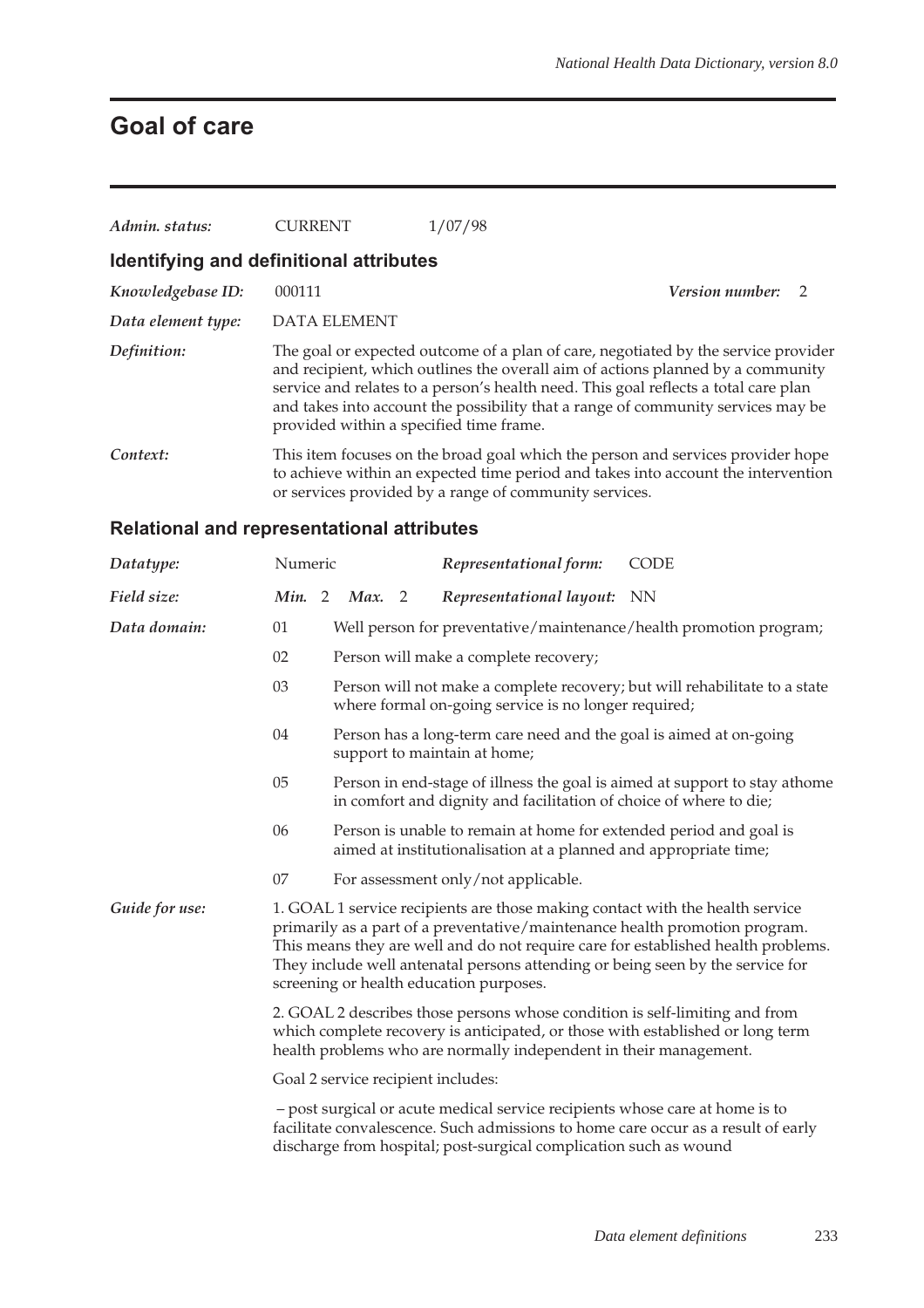### **Goal of care** *(continued)*

*Guide for use (cont'd):* infection; or because the person is at risk during the recovery phase and requires surveillance for a limited period;

> - persons recovering from an acute illness and referred from the general practitioner or other community based facility;

- persons with disability or established health problem normally independent of health services, and currently recovering from an acute condition or illness as above.

3. GOAL 3 refers to those service recipients whose care plan is aimed at returning them to independent functioning at home either through self-care or with informal assistance, such that formal services will be discontinued. The distinguishing characteristic of this group is that complete recovery is not expected but some functional gain may be possible. Further, the condition is not expected to deteriorate rapidly or otherwise cause the client to be at risk without contact or surveillance from the community service.

4. GOAL 4 refers to those service recipients whose health problem/condition is not expected to resolve and who will require ongoing maintenance care from the nursing service. Such clients are distinguished from those in Goal 3 in that their condition is of an unknown or long-term nature and not expected to cause death in the foreseeable future. They may require therapy for restoration of function initially and intermittently, and may also have intermittent admissions for respite. However, the major part of their care is planned to be at home.

5. GOAL 5 refers to persons whose focus of care is palliation of symptoms and facilitation of the choice to die at home.

6. GOAL 6 includes persons who have a limited ability to remain at home because of their intensive care requirements and the inability of formal and informal services to meet these needs. Admission to institutional care is therefore a part of the care planning process and the timing dependent upon the capacity and/or wish to remain at home. The distinguishing feature of this group is that the admission is not planned to be an intermittent event to boost the capacity for home care but is expected to be of a more permanent (or indeterminate) nature.

- Excluded from this group are persons with established health problems or permanent disability, if the contact is related to the condition. For example, persons with diabetes and in a diabetes program would be included in Goal 3; however, such persons would be included in goal 6 if the contact with the service is not related to an established health problem but is primarily for preventative/ maintenance care as described above.

7. GOAL 7 service recipients are those for whom the reason for the visit is to undertake an assessment. This may include clients in receipt of a Domiciliary Nursing Care Benefit (DNCB) for whom the purpose of the visit is to determine ongoing DNCB eligibility and requirements for care. Implicit in this visit is review of the person's health status and circumstances, to ensure that their ongoing support does not place them or their carer at avoidable risk.